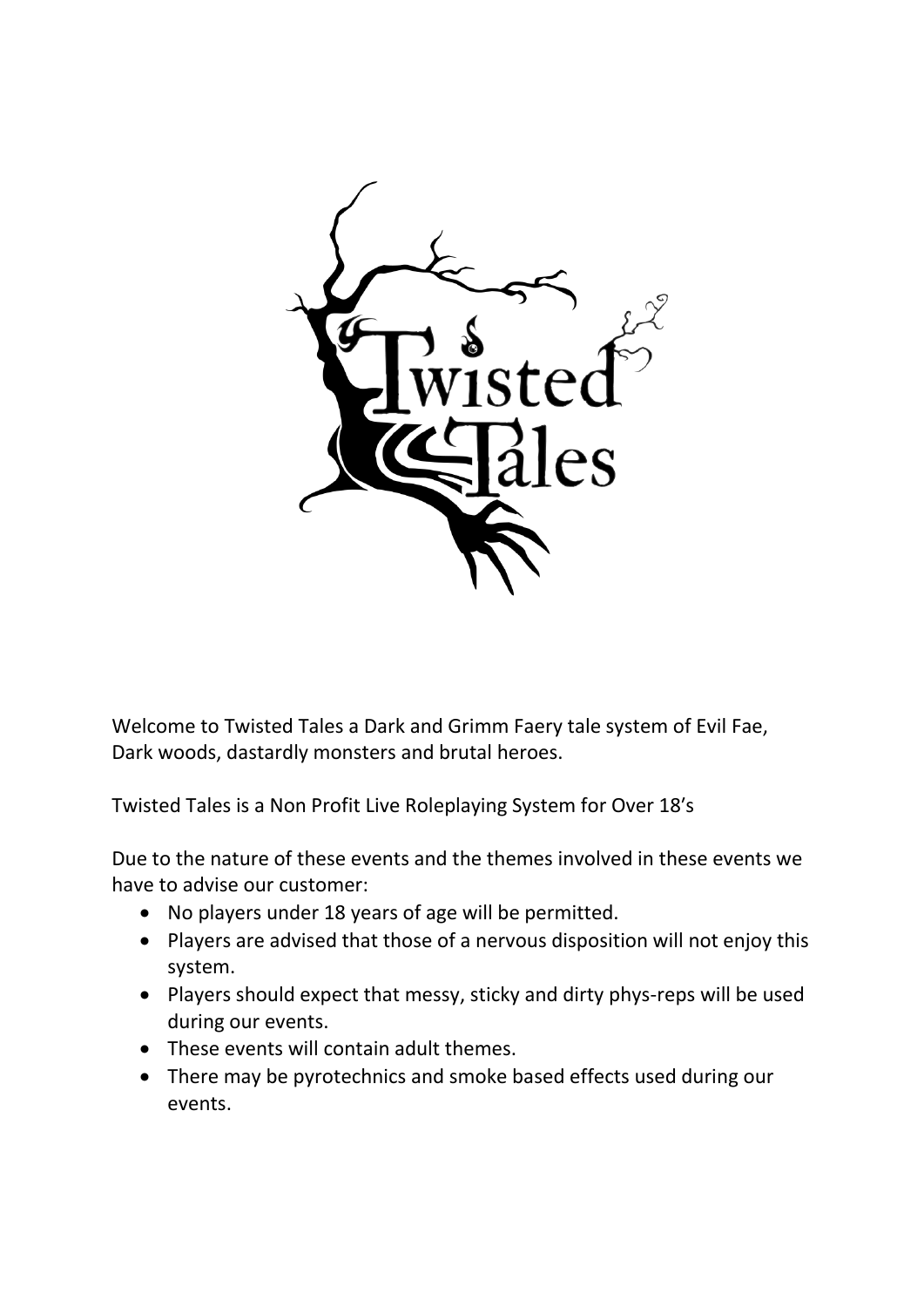# **Contents**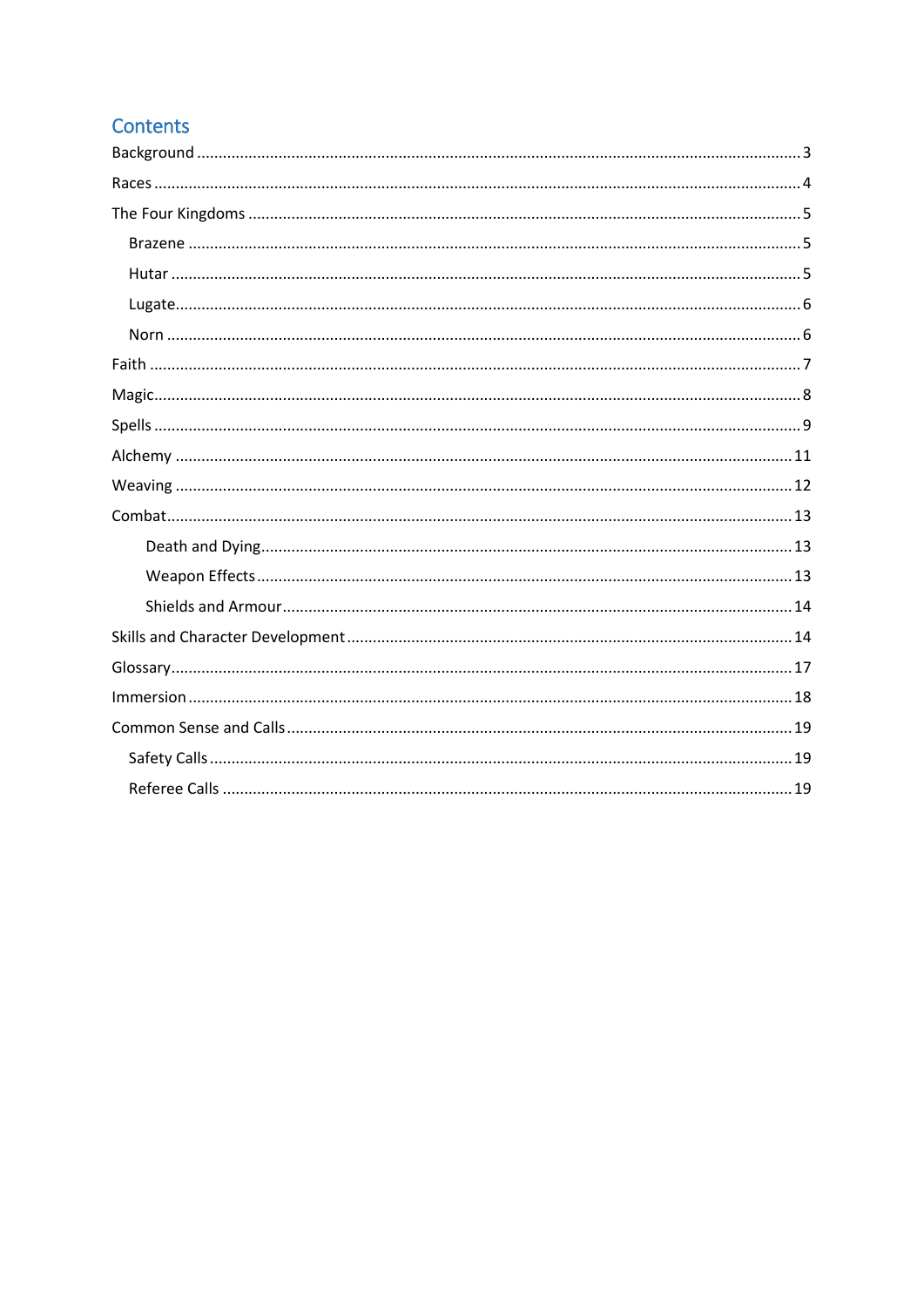### <span id="page-2-0"></span>**Background**

Set in a dark gothic fantasy world where humanity faces a constant threat from the Sidhe; fairy tale creatures which constantly push to take the rest of the world from them. The four remaining Human Kingdoms have formed a very loose alliance to stand against the Sidhe but are separated by the large, almost impenetrable wild of woods and mountains. The Sidhe live in these wild places beyond the boundaries of civilisation, always seeking to gain more ground and alter it until it becomes a part of their own strange, magical and mystical realm. Typical Sidhe lands include woods, abandoned villages, strange old buildings and also Fae circles, which are incredibly dangerous.

The four Human Kingdoms are separated from each other by a giant stretches of forests and mountains which are all part of the Sidhe realm. There are paths cut through the Sidhe realm guarded by the Kingdoms troops under treaty. There are even a few isolated villages of those too foolish, stupid or brave to know better; for some of the most important resources that allow the practise of Alchemy ingredients can only be found in Sidhe Realms.

No one dares travel upon the sea for this is the realm of the strange Kraken and other monsters. Only the few paths through the forests let the Kingdoms of Men reach each other and trade, if they were ever to fall then the Sidhe would be able to defeat each Kingdom separately and the Fae would finally own the whole world.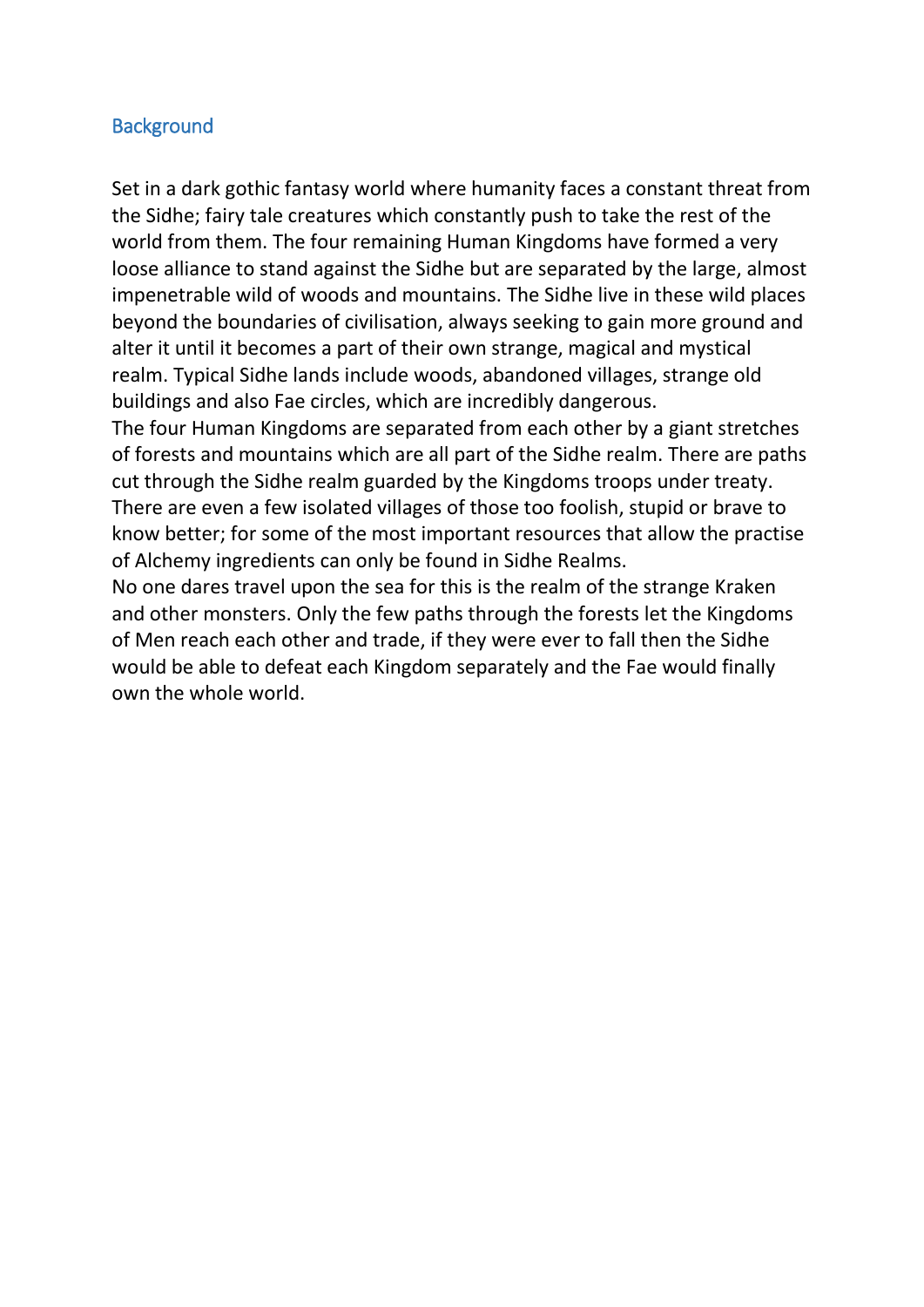#### <span id="page-3-0"></span>Races

The only race open to players is Human. These require no minimum phys reps however each of the four Kingdoms has a certain style of dress and outfit which should contribute towards Characters from each Kingdom looking different.

At Character Creation (and only then), a player may choose to be a Changeling. Although essentially Human, these carry Sidhe blood within their veins and, as such, often also carry certain gifts (and curses) which go with it. Changelings bare no sign of their heritage and can pass openly amongst their human kin. Each Changeling may be given a lammie detailing the gift (or curse) that their blood has bestowed upon them; this will be different for each changeling depending upon their blood line and heritage. Changelings may receive briefs dependant on their true background, which will be determined by the plot team.

It must be said that all of the Kingdoms look unfavourably upon the Sidhe and any who carry their blood in their veins and those choosing to play a Changeling will find it a very taxing and difficult task which may ultimately lead to PvP targeted against you.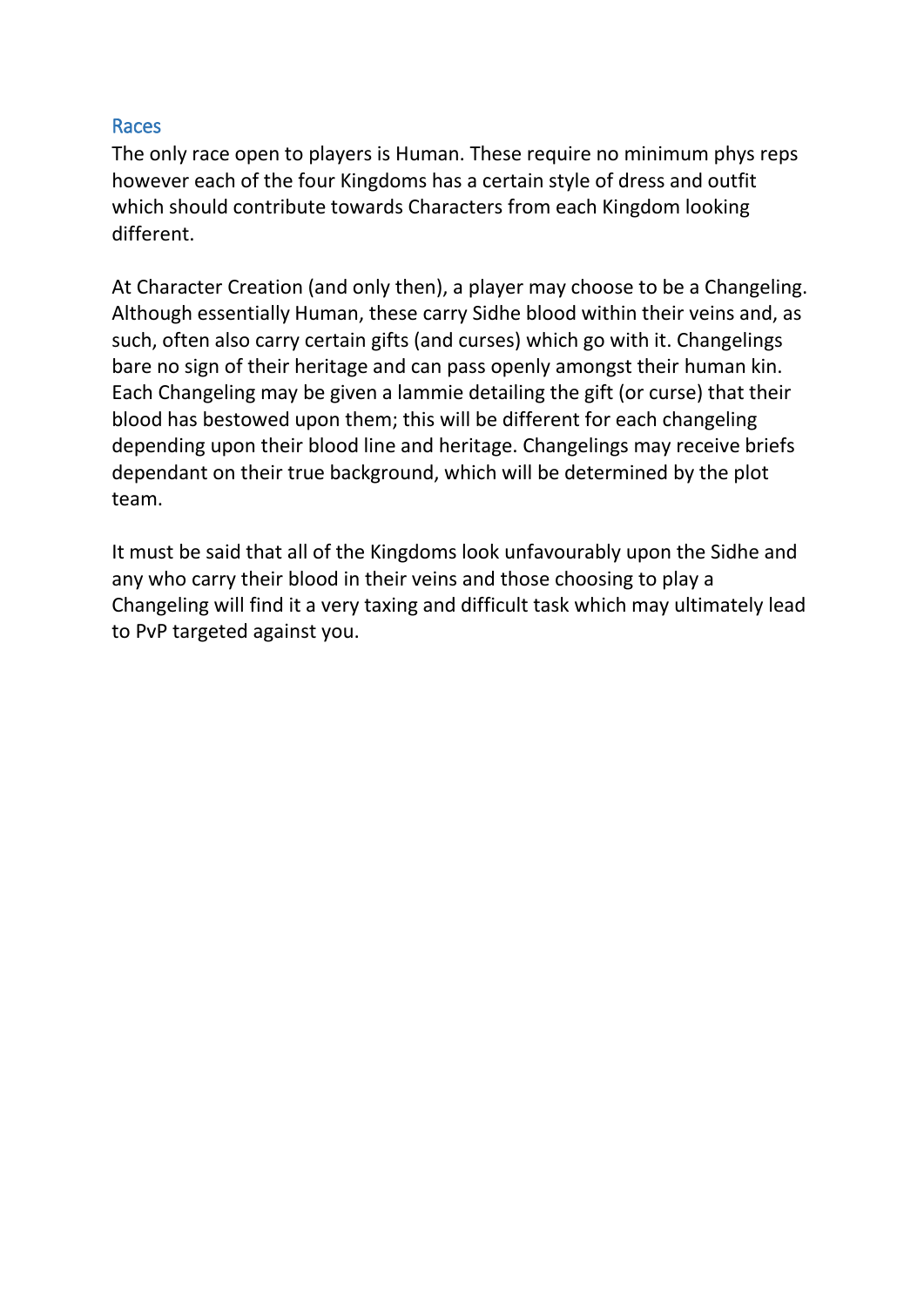# <span id="page-4-0"></span>The Four Kingdoms

All player characters must be from one the remaining Human Kingdoms. Each Kingdom has a specific flavour, laws and styles.

### <span id="page-4-1"></span>Brazene

The isolated mountain Kingdom of Brazene is ruled by the wise women known as the Witches of the Mountains. Legends tell that this is the result of some great war between them and the once neighbouring Kingdom of Hutar, however no one truly knows the truth anymore whatever it was. The talent for magic is solely found in the women of Brazene and they rule the country with an Iron Fist guarding its people and dispensing terrible justice to any who cross their word.

Any man practising magic is assumed to be a spy from Hutar or a Changeling and is immediately executed if found.

Life is safe and secure in Brazene and, with the exclusion of magic, career choices are free to all.

A Female Brazene Mage may draw symbols on their face in blood (costing them 1 stamina per point of mana in the spell), this must be phys-repped, to allow them to cast a spell with no backlash.

### <span id="page-4-2"></span>Hutar

A strange country ruled over by the Supreme Sorcerer of Hutar. This at first glance seems an enlightened Realm, but beneath there is a distrust of female mages, ever expecting the Witches of Brazene to invade and for some reason enslave them. They are ever on the watch for witches, driving them out or even stoning them in the streets. Male magicians are taken to an Academy of Sorcerers at age 11 and separated from their families until they have finished their training at age 18. Thus they tend to be very knowledgeable on the topics of magic and somewhat less wise to the real world.

Much like Brazene with the exception of the ever present concern regarding 'Witches' the sexes are fairly evenly treated in Hutar, with all other career choices open to all.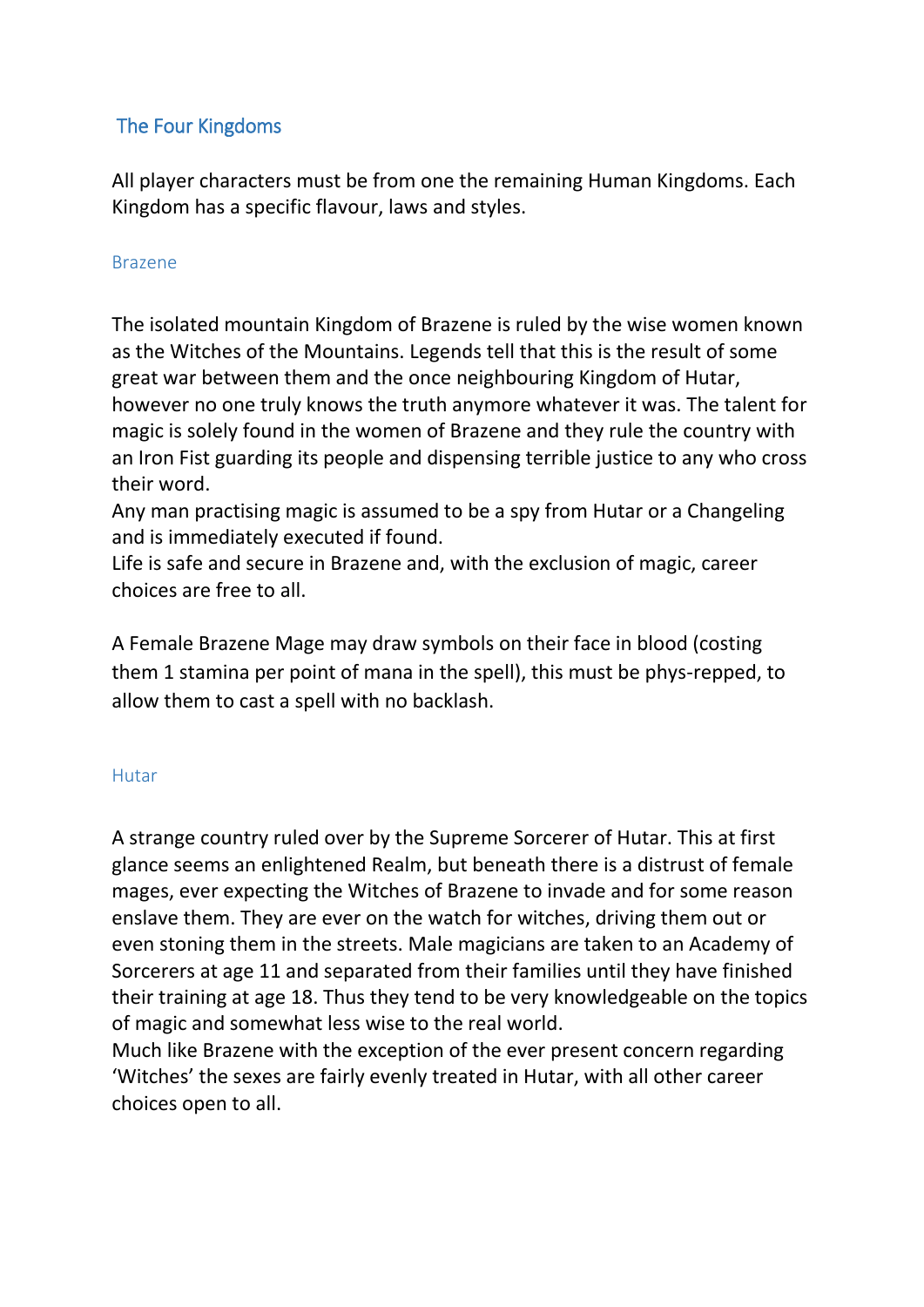A Hutar Male Mage may form a magic circle or complex geometric shape on the ground which allows them to cast any spell from inside it without suffering backlash.

#### <span id="page-5-0"></span>Lugate

Mage craft is very rare amongst the population of Lugate, any mage born there however the talent of alchemy less commonly utilised in the other Kingdoms is much more frequently practised by the Lugates. The people of Lugate have a strong tradition of poetry and storytelling, they seem naturally attuned to the vagaries of Alchemy and all its random benefits and downsides. Ruled by a King and Queen, Lugate is a rowdy nation of more merry-go-lucky alchemists bards, drunken warriors, and grim questing knights who seek favour from the royal family or perhaps even a grant of land. Its Mages tend to be hermits seeking to be left alone to learn what they can of the mysteries of magic, or mad adventurers toying with the darkest powers to see what happens.

A Lugate Alchemist can identify a reagent in 5 minutes as opposed to the normal 10 minutes. They may spend 15 minutes identifying a reagent by brewing it down (requires physreping) and destroying it to determine its most potent use.

#### <span id="page-5-1"></span>Norn

This kingdom has risen from the ashes. Slowly being rebuilt by the Norn King using strange and unusual magic's, very little is known about this kingdom. The mad raving humans previously corralled and manipulated by the Norn Fae have over the last year regained much of their civilisation from the past. With little or few settlements the majority of the Kingdom is focused on taking back their land from the Fae. Building settlements in the trees the land itself seems woven. The Norn King has infuriated many of the other nations having stated that he will accept any changeling who will accept his geas in his kingdom. Similar to the Alchemy of Lugate Norn magic seems to be wild and unusual. Powerful but slow it focuses on the weaving of strands into an item with a purpose and binding that power into it with rhyming words.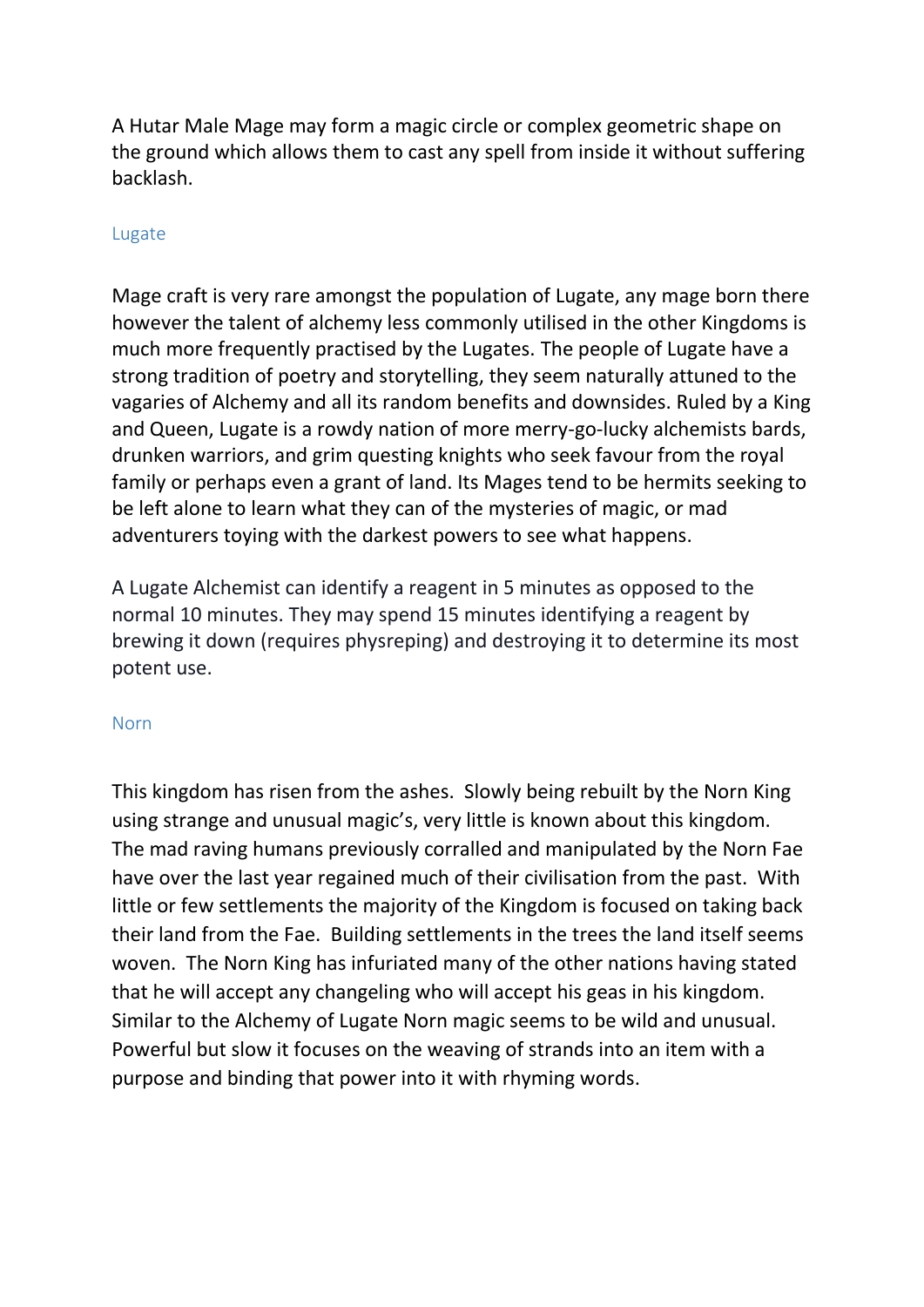#### <span id="page-6-0"></span>Faith

With the kingdoms being so scattered and disparate, there is no one true faith that unites them but a myriad of faiths blurring the lines between borders. Those that hold true to the powerful entities they call gods have done so for generations since the origins of man in the land and maybe even further, back before the Sidhe even.

These entities are old and primal they originate from a time where the elements were raw and powerful and took many forms to gather the faith and worship of the human folk. Some were Sidhe in disguise, taking this opportunity to sow discord amongst their human neighbours but many were something much older.

The gods are fickle creatures and it takes a lot of effort from one of their human playthings to sway their mind from something and to get actual assistance in times of need and there is always a cost. As such, they respect those who make their own way, rely on their own skill and strengths, and do not beg and whine like puppies asking from scraps from their masters table.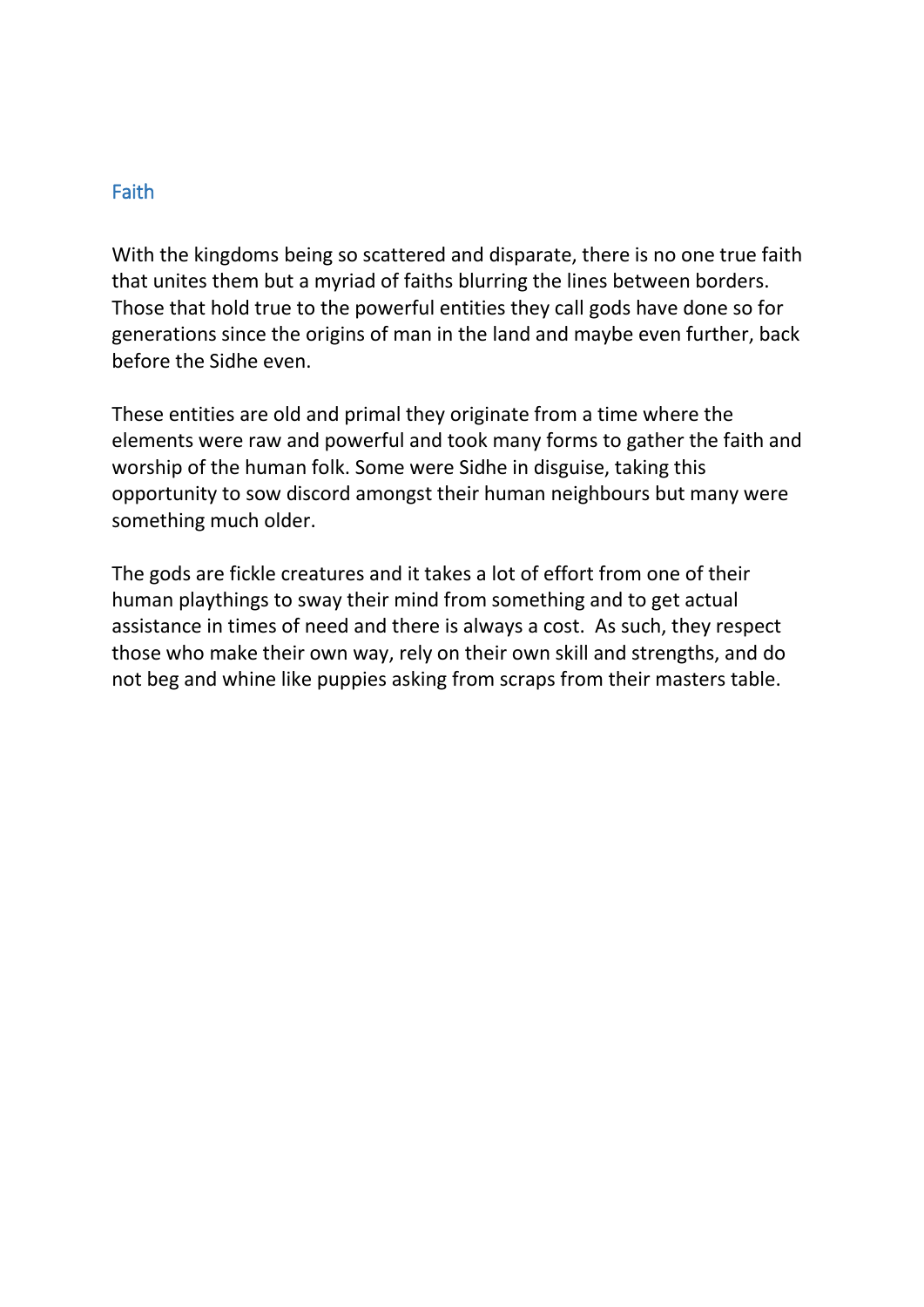# <span id="page-7-0"></span>**Magic**

Magic, often referred to as the dark arts, is both dangerous and wondrous at the same time. It can fix wounds in an instant and fell even the mightiest of warriors with a few words; yet each cantrip cast has a cost which must be paid in full. The cost varies depending upon the type of spell cast and its power. The stronger a spell is, the greater the backlash.

Each caster will be given a number of tear on use Mana lammies per event. These are non-transferable and are intrinsically bound to the caster. When the caster performs their arts, they are calling upon the fell forces beyond the boundaries of this world and are subjected to the howling maelstrom beyond. As such, the effects they suffer from casting magic will vary each time, and is detailed within the Mana lammies.

To cast a spell:

- Follow the instructions detailed in the Spells section for casting the spell. Remember that your hand must be free to cast a spell.
- As soon as practically possible after the spell has been cast the caster must:
	- o Rip open the required number of Mana lammies listed in the spell description,
	- o Follow the instructions inside all of the open mana lammies.

If a spell requires more than one Mana to cast, then the caster will take the backlash from all the lammies used to cast that spell at once in the most appropriate order.

All *Magicians gain the Denial spell (which allows them to counter a spell cast at them) and it does not count as one of their chosen spells.*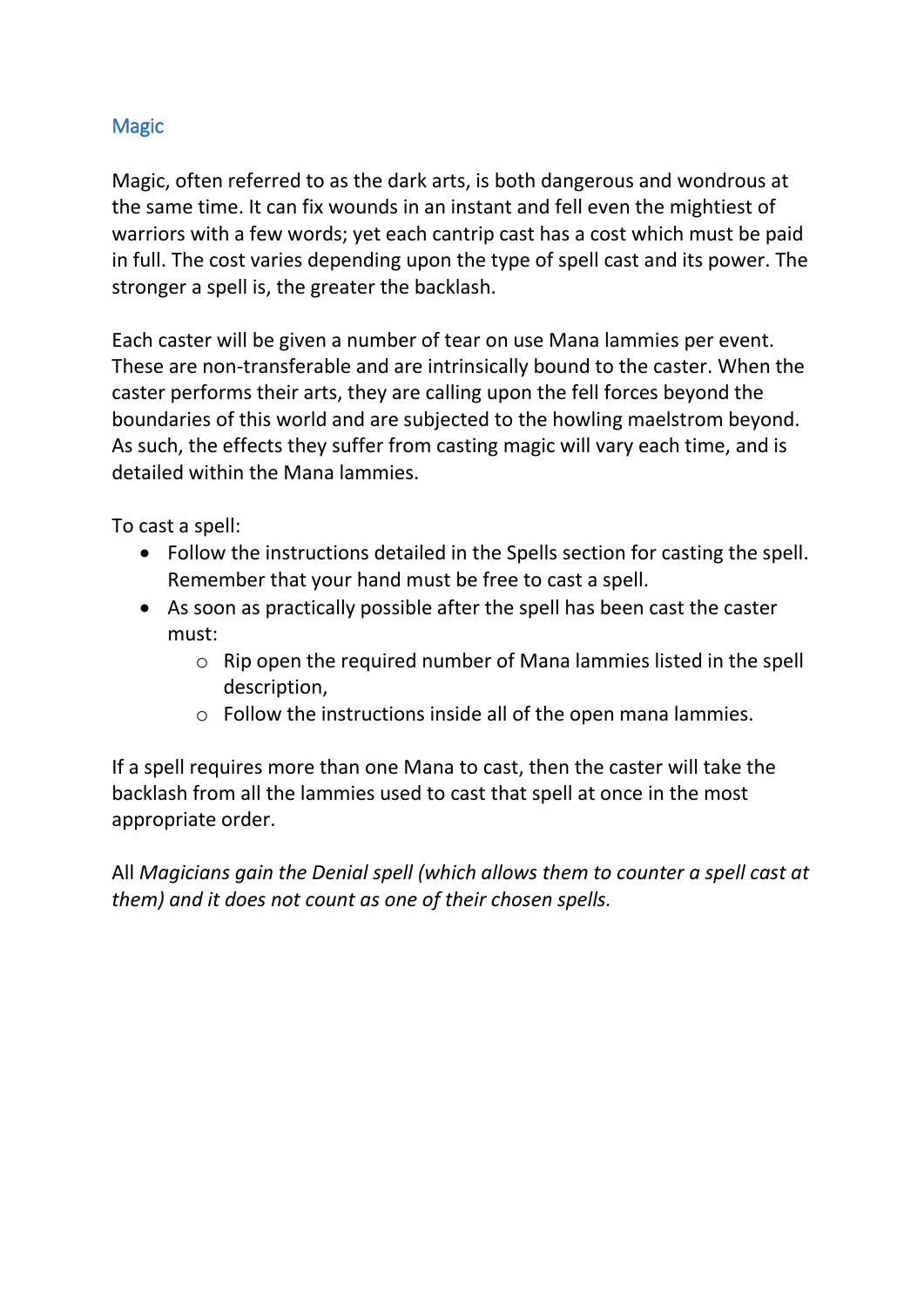### <span id="page-8-0"></span>Spells

#### *Wrathful Blast*

**Vocals**: By magic's might, your body do I smite **Effect**: Causes a Mortal Wound to a specified target within 30ft **Casting Time**: 10 seconds **Cost**: 1 Mana

### *The Final Word*

**Pre-req**: Wrathful Blast

**Vocals**: By the power they are sending, do I bring about your ending **Effect**: If cast upon a target suffering from a Mortal Wound, then their death count is reduced to zero and they are instantly declared dead. Vocals must be completed while touching the target. If this is cast upon a Fae, the caster may regain some lost Mana depending upon the creature it is cast upon. **Casting Time**: 10 seconds

**Cost**: 2 Mana

### *Healing*

**Vocals**: Cost there shall be to me, this I accept to heal thee **Effect**: Fully restores all Stamina to the target. Vocals must be completed while touching the target.

**Casting Time**: 10 seconds **Cost**: 1 Mana

### *Greater Healing*

**Pre-req**: Healing **Vocals**: I look deep into Deaths stare, and for you I shift its glare **Effect**: Removes a Mortal Wound if the target is suffering from one. Vocals must be completed while touching the target. **Casting Time**: 10 seconds **Cost**: 2 Mana

#### *Dazzle*

**Vocals**: Though it may burn me to a frazzle, with my power you I dazzle **Effect**: Causes a target within 30 feet of the caster to become confused and disorientated for a full minute and cannot fight or use any of their spells or skills until they recover.

**Casting Time**: 10 seconds **Cost**: 1 Mana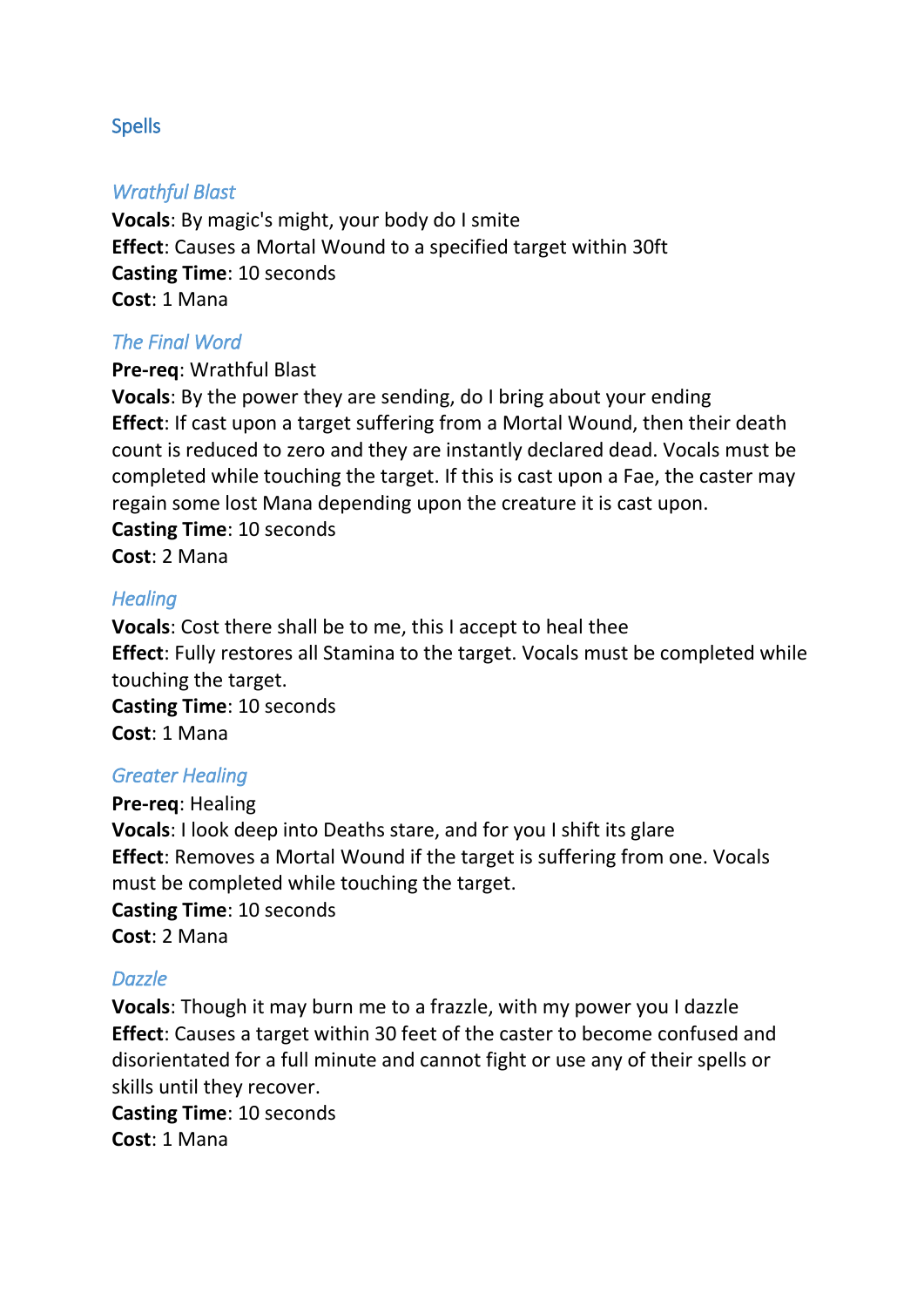# *Enthrall*

**Pre-req**: Dazzle

**Vocals**: Hear my words, hear my call, with Mana's might you I Enthrall **Effect**: Causes a target within 30 feet of the caster to do anything the caster tells you to do to the fullest of your abilities for the next minute as long as it is within your power to do what is asked.

**Casting Time**: 10 seconds **Cost**: 2 Mana

### *Golden Tongue*

**Vocals**: I wish to know your story true, to this with magic I bind you **Effect**: The caster may ask three questions of a target within touching distance who must answer them as truthfully and fully as possible so the caster can hear and understand what has been said.

**Casting Time**: 10 seconds **Cost**: 1 Mana

### *Shadow Speak*

**Vocals**: With twisted verse, to your soul I converse

**Effect**: The caster may ask three questions to a corpse within touching distance as long as it still has a soul within its body. The corpse must answer as fully and truthfully as it can at an audible quality where the caster can understand what has been said.

**Cost**: 1 Mana

# *Denial*

**Vocals**: With my mana at cost so high, your foul spell I do deny **Effect**: The caster may burn 1 mana to negate a spell cast at them but the vocals must be started within 3 seconds of the countered spell being cast. Caster must then open the mana lammie and take the backlash effect detailed within. The caster's hand must be empty while casting the spell or the spell will not work.

**Cost**: 1 Mana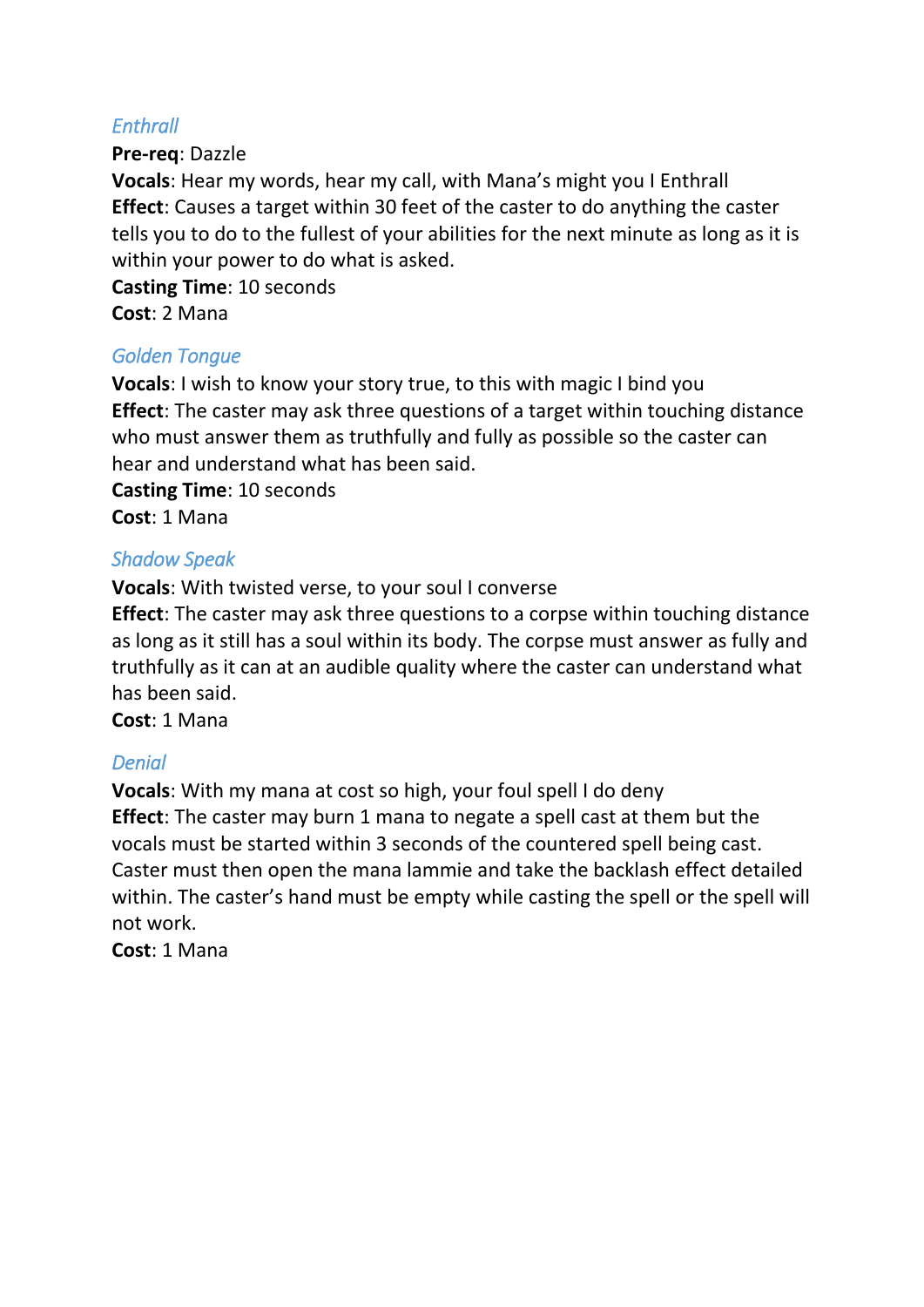# <span id="page-10-0"></span>Alchemy

Alchemy is performed by creating a mixture of reagents (ranging from mundane herbs all the way to bizarre things such as trolls tongues) and combining them in an arcane way. The only binding rule of Alchemy is that the words that bind the mixture must be rhyming in the form of a spell, although no Mana is used in this casting. The results often vary and no two Alchemical mixtures are the same as the powers that heed the rhyming words are fickle, often tricky and become bored easily.

A potion requires:

- A minimum of 3 reagents
- At least 5 minutes of brewing time with appropriate roleplay in appropriate vessels
- An at least 4 line appropriate binding rhyme said in the presence of a Guardian Spirit.

For example:

Reagents: Mandrake root, Troll Tongue, Virgins hair Rhyme: Mandrake root of fables rare, Wrapped within in Sweet Virgins hair, Torn from within its foul skull I name thee trolls tongue, Once this passes mortal lips may they be made once more young, Result: Once the potion settles it will be able to remove a Sidhe Age curse.

An Alchemist will start play with a list of reagents that are known to work. There is however power in almost anything if the words are clever enough.

Good examples of Alchemist are the Witches from The Scottish Play or the stereotyped practitioner of Voodoo magic or Calypso from Pirates of the Carribean, Miracle Max from the Princes Bride, Harry Potter.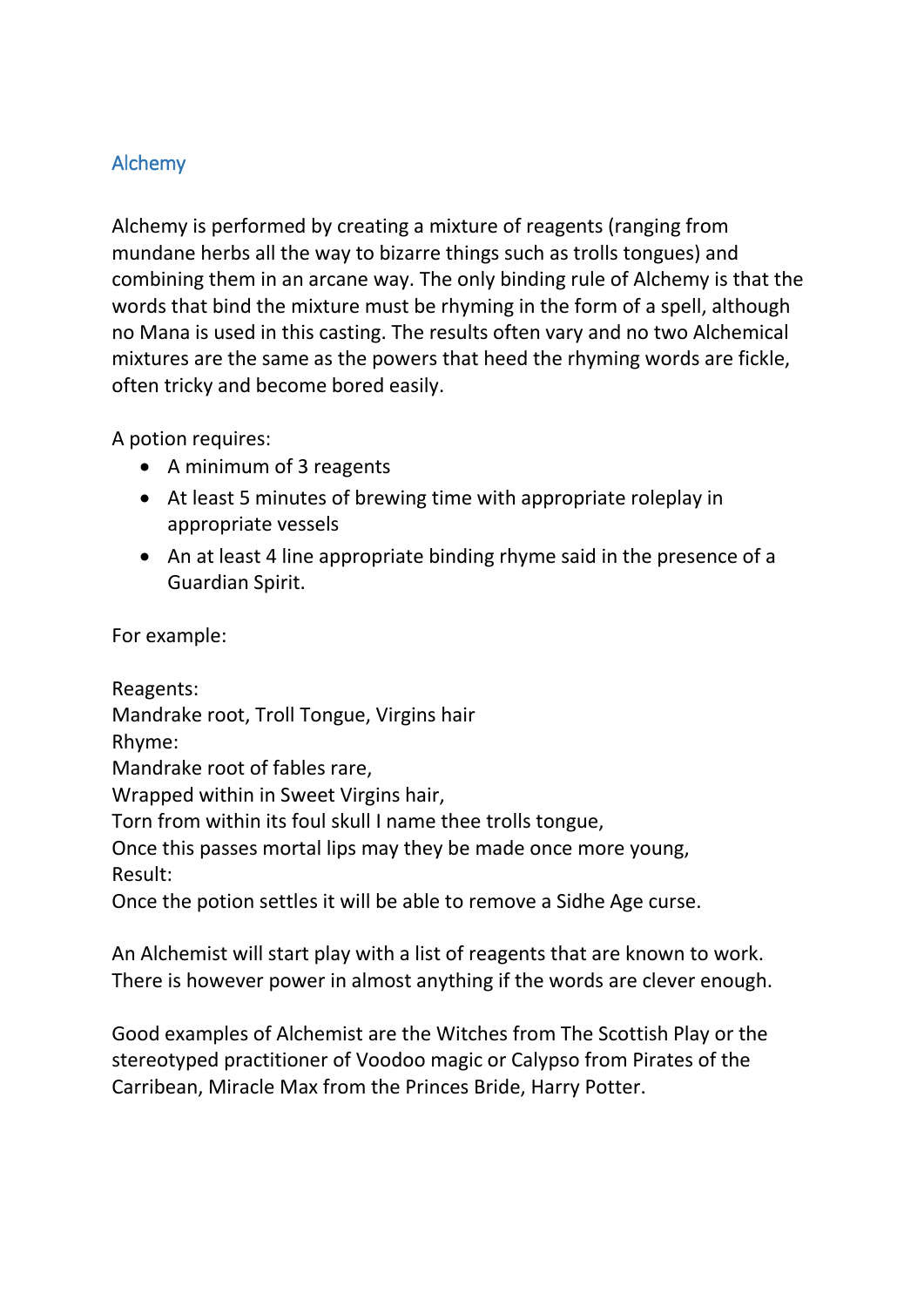## <span id="page-11-0"></span>Weaving

Weaving is performed by creating an item from threads or another weavable material. The only binding rule of Weaving is that the words used to seal the intent and magic into the item made must be rhyming in the form of a spell, although no Mana is used in this casting. The results often vary and no two Woven items are the same as the powers that heed the rhyming words are fickle, often tricky and become bored easily. A player character may only maintain a single woven item at a time per level of weaving they possess. There are three levels of Weaver each obtained at character generation, Journeyman, Master, Artisan.

All weavings collapse at dawn. A weaving may result in backlash.

A woven item requires:

- At least 15 minutes of weaving time with appropriate roleplay
- An at least 12 line appropriate binding rhyme said in the presence of a Guardian Spirit

For Example:

A Norn spends 15 minutes building a rope suit of armour on a subject whilst reciting the rhyme:

No blade or bow, Shall lay you low, Lifes blood bound, By death unfound, Your beating heart, I shall restart, Your bones shall not break, In the foes blows wake, A second chance I give to you, In life these are too few, Fate loom I weave for you alone, Your skin I make as hard as stone

,

This results in armour which does not allow the wearer to die from a mortal wound while wearing it. However they do not automatically regain consciousness when reduced to 0 without a surgeon or physicians attention.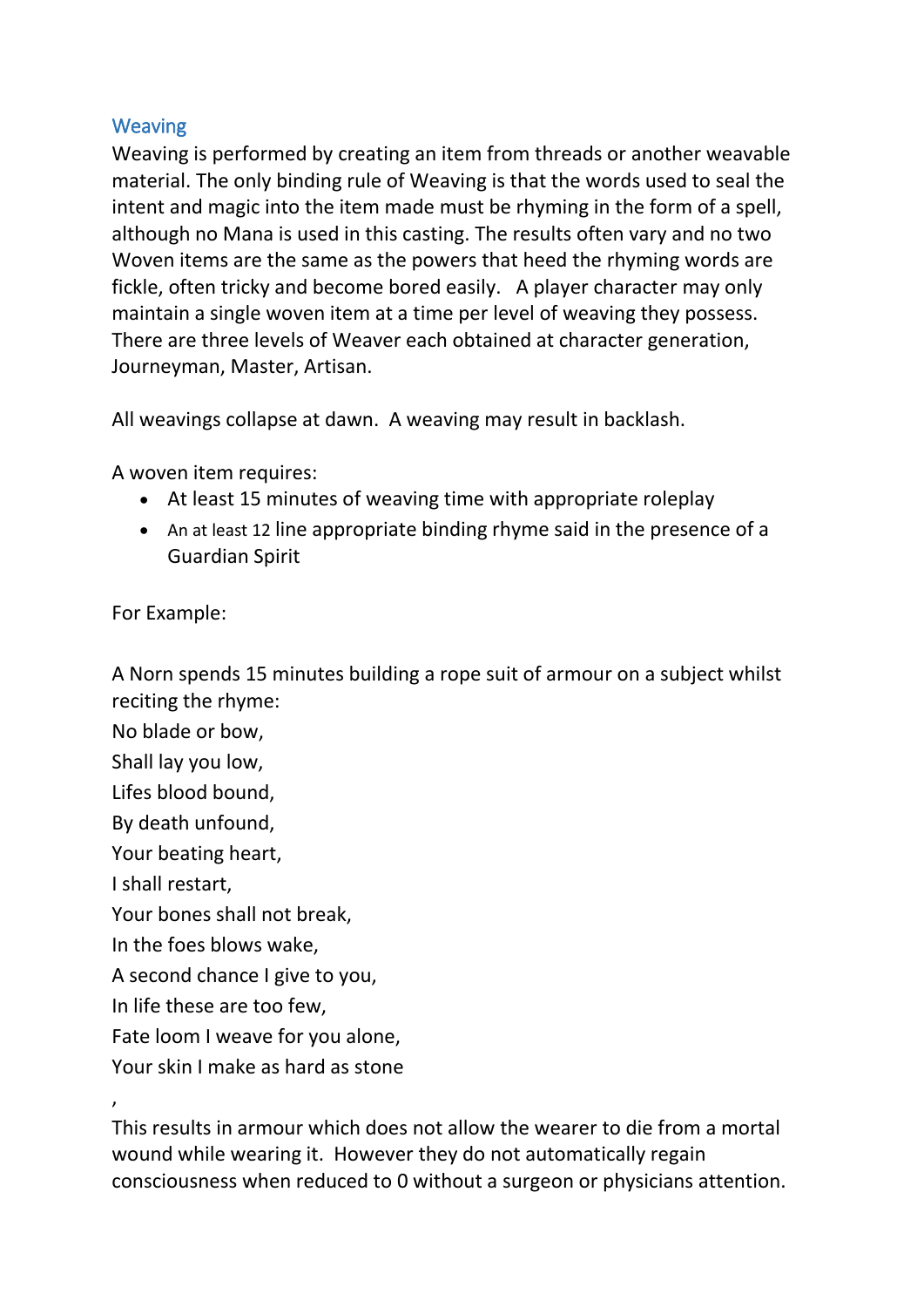# <span id="page-12-0"></span>**Combat**

- All characters start with 2 stamina which may be increased by buying various skills.
- A character loses one point of Stamina for every blow that strikes them (or their armour).
- Once a character reaches zero Stamina, they become Unconscious.
- If they remain Unconscious (and not mortally wounded) in an environment which is not warm and safe for five minutes and are not treated with something that raises them above 0 Stamina, they will awaken on 1 Stamina.
- If they remain Unconscious (and not mortally wounded) for 2 minutes in a warm and safe environment and are not treated with something that raises them above 0 Stamina, you will awaken on 1 Stamina.
- A character regains 1 Stamina for each 5 minutes they rest in a warm and safe environment.

#### <span id="page-12-1"></span>Death and Dying

- If you are on zero Stamina and take any further damage you will suffer a Mortal Wound.
- If you have any Stamina when inflicted with a Mortal Wound, then you will automatically be reduced to zero Stamina as well.
- If you are Mortally wounded for five minutes and are not treated with something which would remove this effect, then you will be declared dead.
- If you are suffering from a Mortal Wound and then take another mortal wound at least 10 seconds after the first then you have suffered such grievous injuries that you are automatically declared dead. If this killing blow is done with a melee weapon, we ask that that blow is made as big and heroic as possible to reflect that it is essentially an execution.

### <span id="page-12-2"></span>Weapon Effects

- If you are hit from a role-played two handed blow, role-play this accordingly but safely and keep aware of your surroundings. You should either be struck off your feet temporarily or, if parried or blocked with a shield, be knocked back by the force.
- If you are hit with an arrow or bolt from a bow or crossbow, then it will ignore your armour and you will take a Mortal Wound.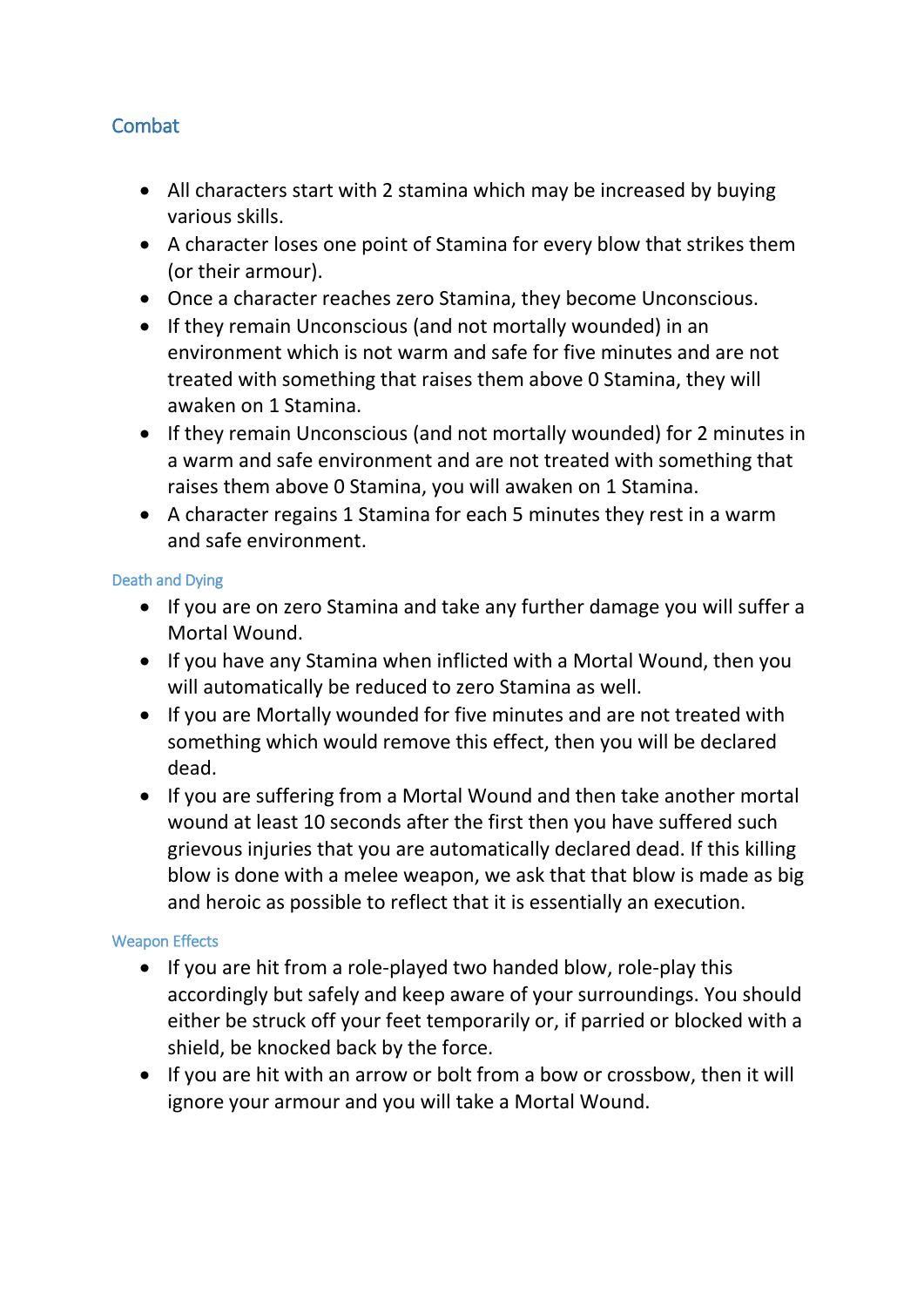#### <span id="page-13-0"></span>Shields and Armour

- Shields can be used to block blows, and therefore effects, from melee weapons and from projectiles.
- Light Armour confers 2 points of Stamina to the wearer and takes 1 minute of roleplayed action by the wearer to fully repair.
- Heavy Armour confers 4 points of Stamina and takes 2 minutes of roleplayed action by the wearer to fully repair.

# <span id="page-13-1"></span>Skills and Character Development

Characters cannot gain any skills other than those they buy at character creation.

### **You may only buy each skill once.**

Anyone can:

- Read and write in Common/English or draw maps
- Wield a one-handed short melee weapon
- Wield weapons in your off hand
- Use thrown weapons

It requires a skill to:

- wield any long or great melee weapons
- use projectile weapons
- wear light armour
- wear heavy armour
- use a small shield
- use a large shield
- identify, hold, and treat wounds and afflictions

You may pick 3 skills from the below list at Character Creation:

**Warrior**: The Character can wield long or great melee weapons. Gains 1 stamina

**Marksman**: The Character can use projectile weapons such as bows and crossbows. Gains 1 stamina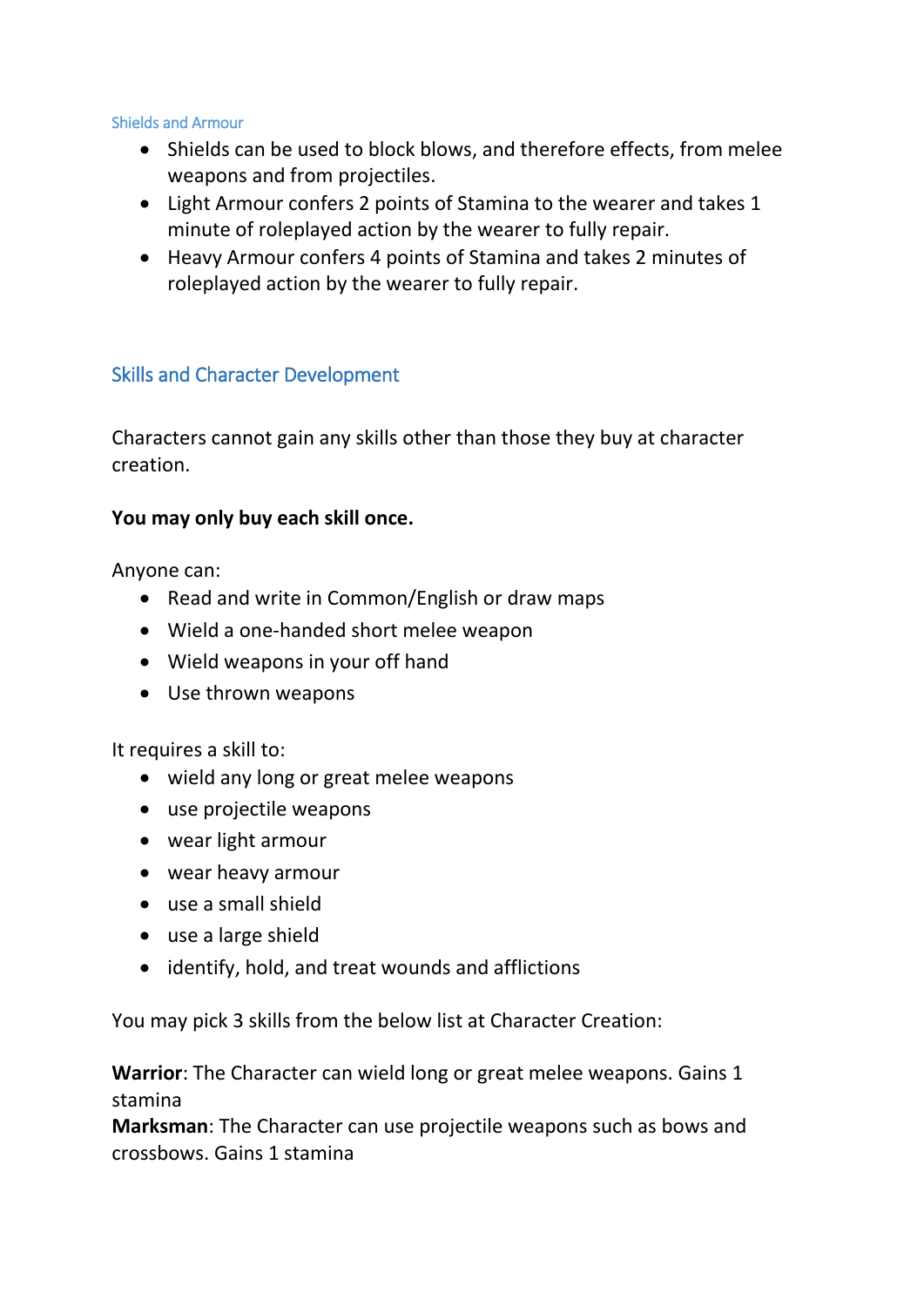**Skirmisher**: The Character can use light armour and small shields. They can also repair these items with one minute of role-played action. Gains 2 stamina **Soldier**: The Character can use heavy armour and large shields. They can also repair these items with two minutes of role-played action. Requires Skirmisher to learn. Gains 2 stamina

**Physician**: Allows the Character to diagnose the injuries of a target within 10 feet after 10 seconds of concentration. Allows the Character the ability to hold the wounds of a target suffering from a Mortal Wound, stopping their death count for as long as they are in contact with them, and performing no other actions. They may move the patient at a slow walking pace.

**Surgeon**: Allows the Character to remove Mortal Wounds from a target after a minute of suitable roleplay using medical tools and bandages, raising them to Unconscious. May with a further 1 minutes roleplay awaken an unconscious character to 1 stamina. Requires Physician to learn.

**Alchemist**: Grants the Character the ability to perform Alchemy and create potions and other magical concoctions. The Character also gains 9 reagents per event and may identify known reagents with 30 seconds concentration. With 1 hour of role-played alchemy they may determine if an item or substance can be used as a reagent.

**Journeyman Weaver:** Grants the character the ability to construct and maintain a single woven item. This item may take on magical properties based on the rhyme applied to the item as it is completed. Items can be woven from anything from hair up to rope. This skill may only be taken by those playing in the Norn Kingdom. Norn characters need to be cleared by the story team. **Master Weaver:** Grants the character the ability to construct and maintain two woven items. This item may take on magical properties based on the rhyme applied to the item as it is completed. Items can be woven from anything from hair up to rope. This skill may only be taken by those playing in the Norn Kingdom. Norn characters need to be cleared by the story team. **Artisan Weaver:** Grants the character the ability to construct and maintain three woven items. This item may take on magical properties based on the rhyme applied to the item as it is completed. Items can be woven from anything from hair up to rope. This skill may only be taken by those playing in the Norn Kingdom. Norn characters need to be cleared by the story team. **Thaumaturgist**: The Character can select (in addition to the Denial spell which they get for free) 3 spells from the Magic list which they will know and can cast. They also gain 3 Mana per event. They can chose to burn 1 Mana to

counter a spell they are the target of but take the backlash of that Mana card. **Magister**: The Character may chose an extra spell from the list which they learn and also gains 3 additional Mana per event. Requires Thaumaturgist.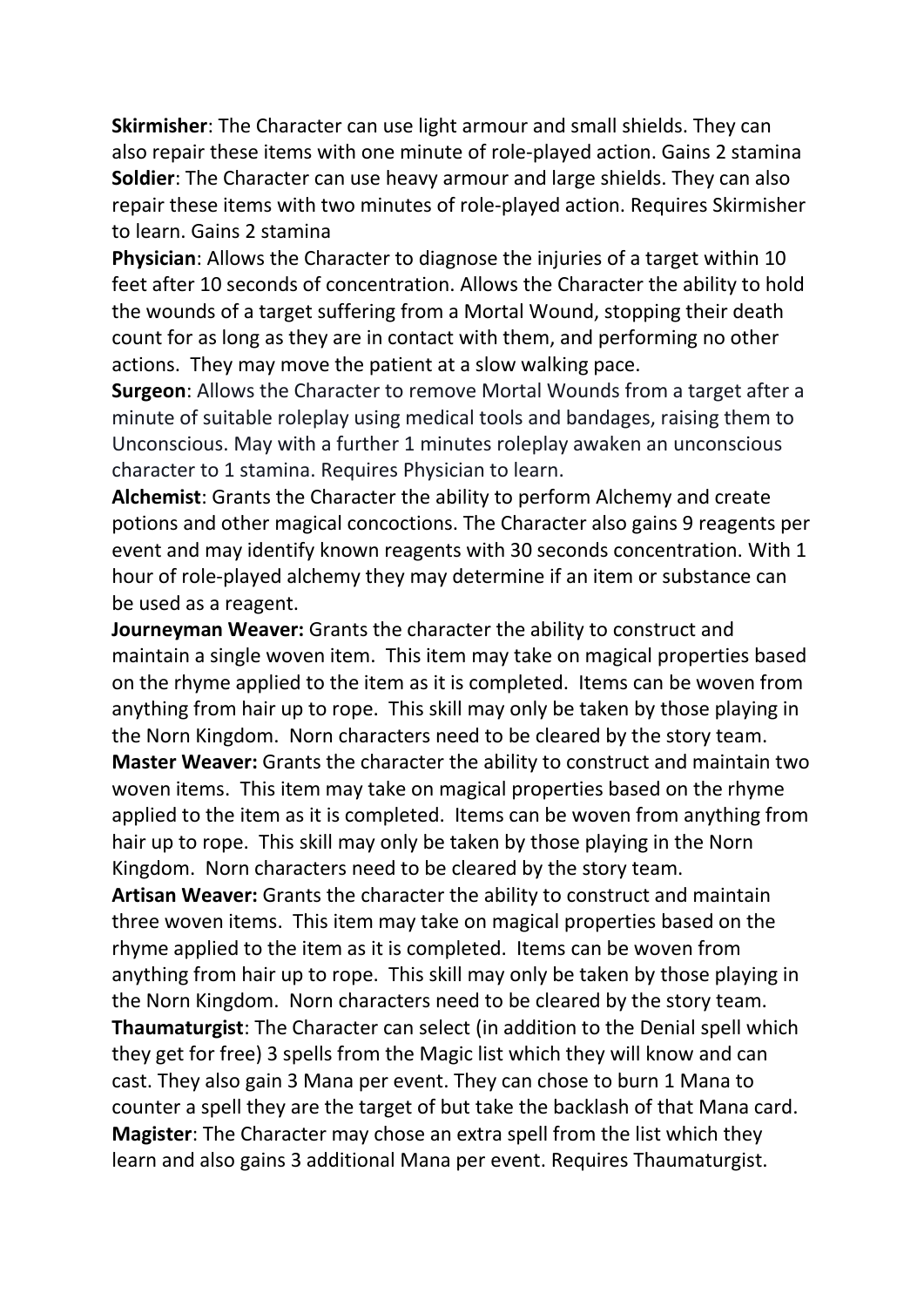**Magus**: The Character may chose an extra spell from the list which they learn and also gains 3 additional Mana per event. Requires Magister.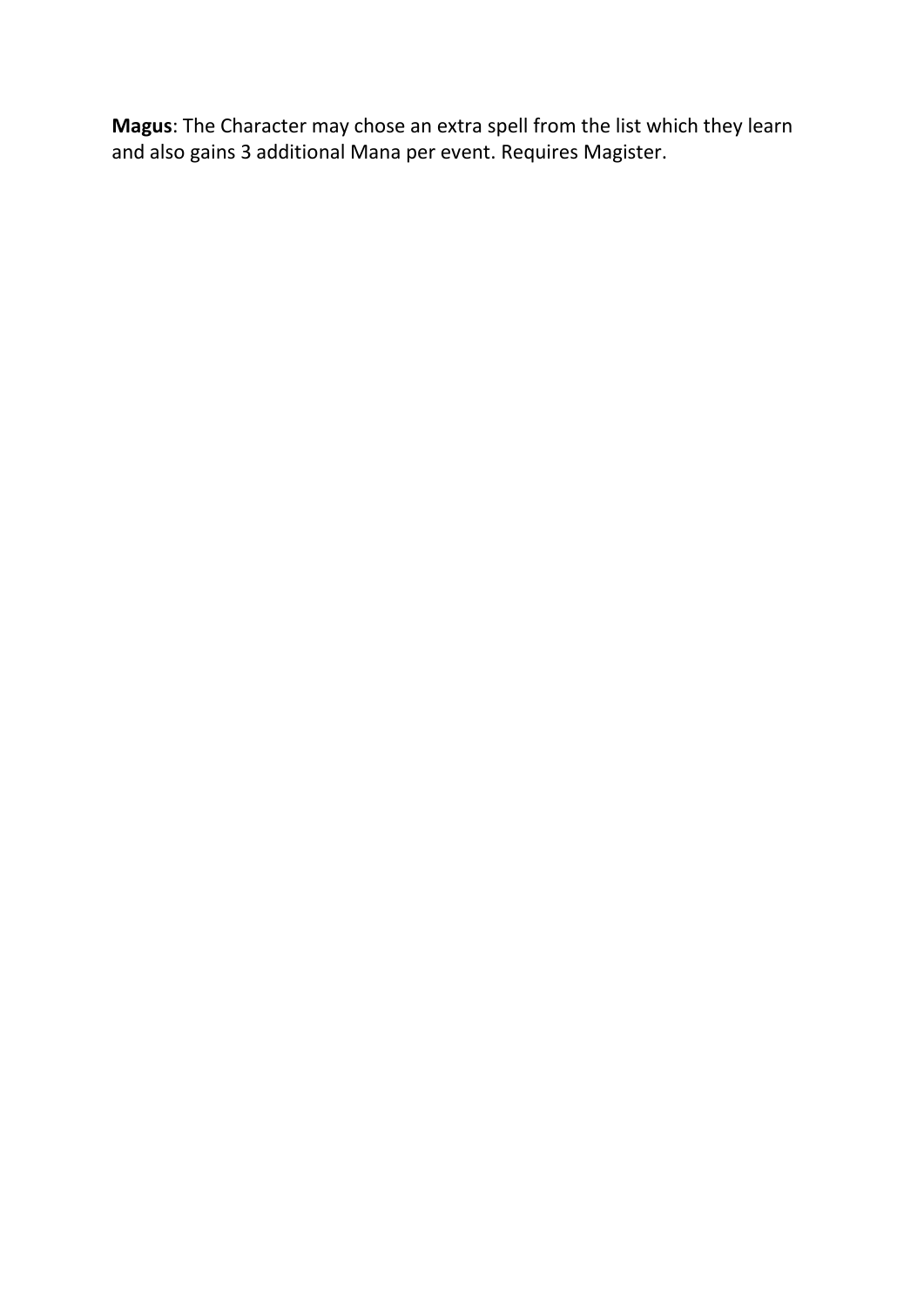# <span id="page-16-0"></span>**Glossary**

We use many terms to describe certain items such as weapons, shields, and armour. Please read the definitions below to be clear on what these mean:

- Small weapons are weapons up to 36 inches
- Large weapons are weapons from 36 inches up to 42 inches
- Two handed or Great weapon are weapons from 42 inches up to 72 inches. These weapons MUST be wielded in two hands
- Small shields are shields up to 24 inches at the longest measurement
- Large shields are shields from 24 to 60 inches at the longest measurement
- Light Armour can be heavy furs, thick leather, or padded jackets. To gain any protection from this armour, you must have the relevant skill and it must cover over 50% of your body, including your arms or legs.
- Heavy Armour can be chain mail, ring mail, or plate mail. To gain any protection from this armour, you must have the relevant skill and it must cover over 50% of your body, including your arms or legs. We will **not** accept string mail as a suitable phys rep for Heavy Armour.
- Projectile weapons such as bows and crossbows must not be greater than 30lbs pull poundage. We also do not allow teardrop arrow heads at our events.
- Weapons Check All weapons, melee and ranged, MUST be checked by our designated weapons checkers before they can be taken in to a live environment.
- Grappling We believe in safety first above all things, grappling is therefore not allowed at Twisted Tales events.
- Shield Barging We do not allow shield barging at Twisted Tales.
- Language: Although this is an adult system, we would prefer people try and be creative about swearing and use archaic English or fitting IC works rather than tirades of verbal abuse in the environment.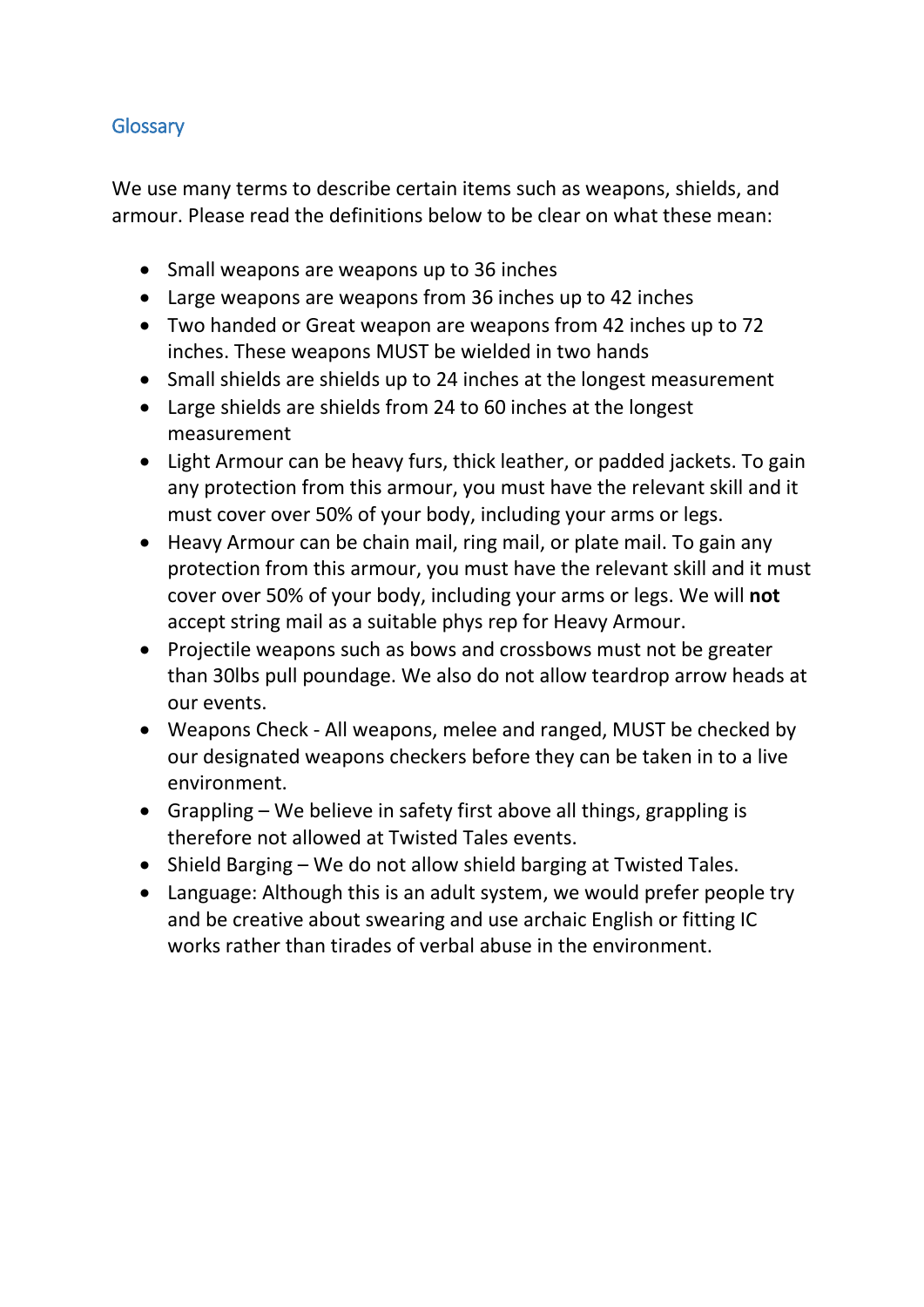#### <span id="page-17-0"></span>Immersion

The main aim of this game is to promote role-play and help give our Players a strong sense of immersion. This is done through a mixture of low impact reffing, a minimal number of calls, and heavy role-play promotion through briefings.

Referees will present as the mysterious and masked Guardians of the Wild Places. Mysterious Figures here to watch the war between Sidhe and Humans bound to take the part of neither. They will be there to help progress plot, watch over any experimentation the Players may try, help with any rules queries, and herd monsters around.

Monsters will also be briefed to react to roleplayed fighting more than "tippytappy" combatants and will take more damage and/or effects from heroic fighters.

This we hope will inspire you our Players to fight more heroically and make fighting a lot more fun, realistic, and safer over all.